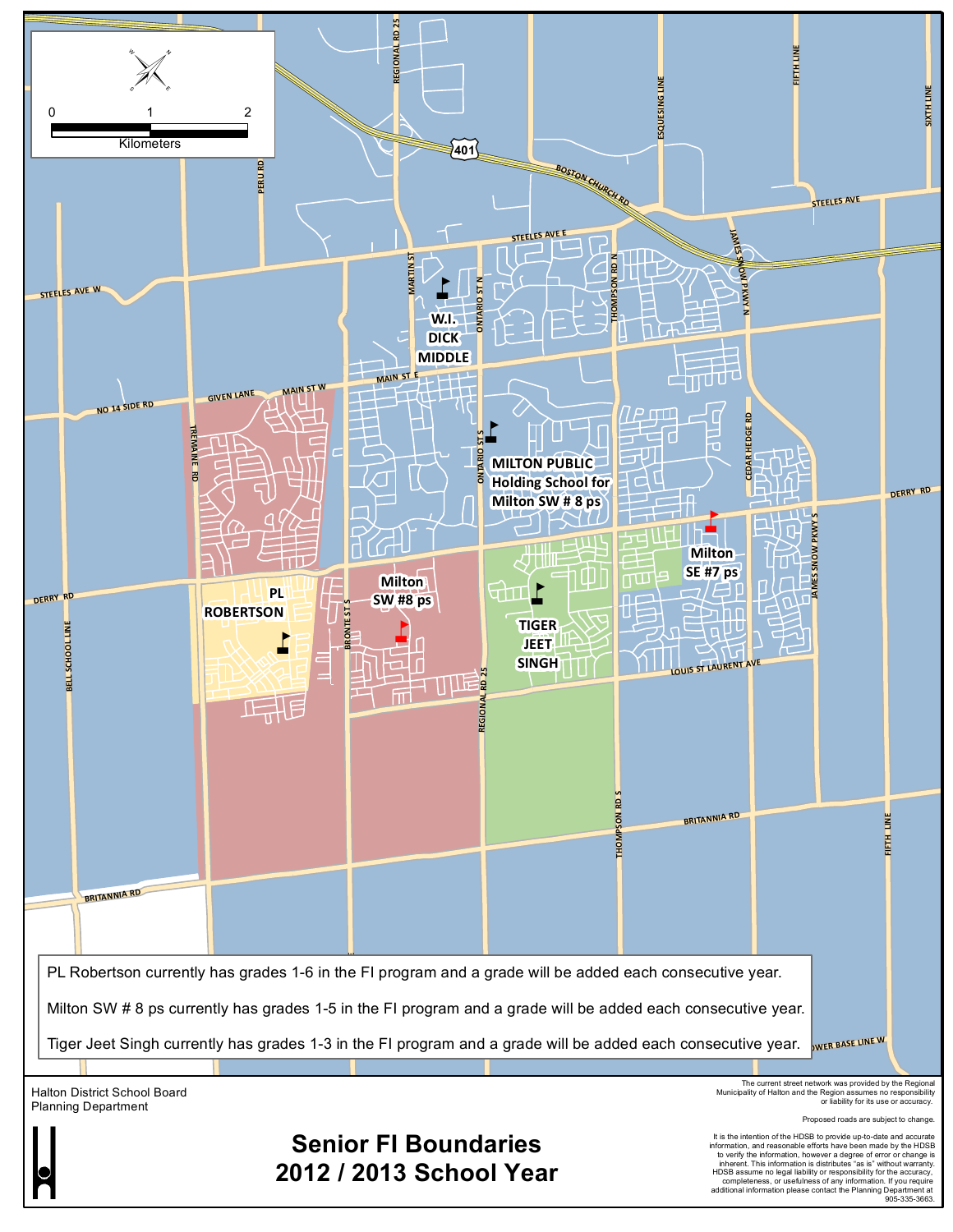

**Preferred Scenarios 3a(2) and 3b(2)**

inherent. This information is distributes "as is" without warranty. HDSB assume no legal liability or responsibility for the accuracy, completeness, or usefulness of any information. If you require additional information please contact the Planning Department at 905-335-3663.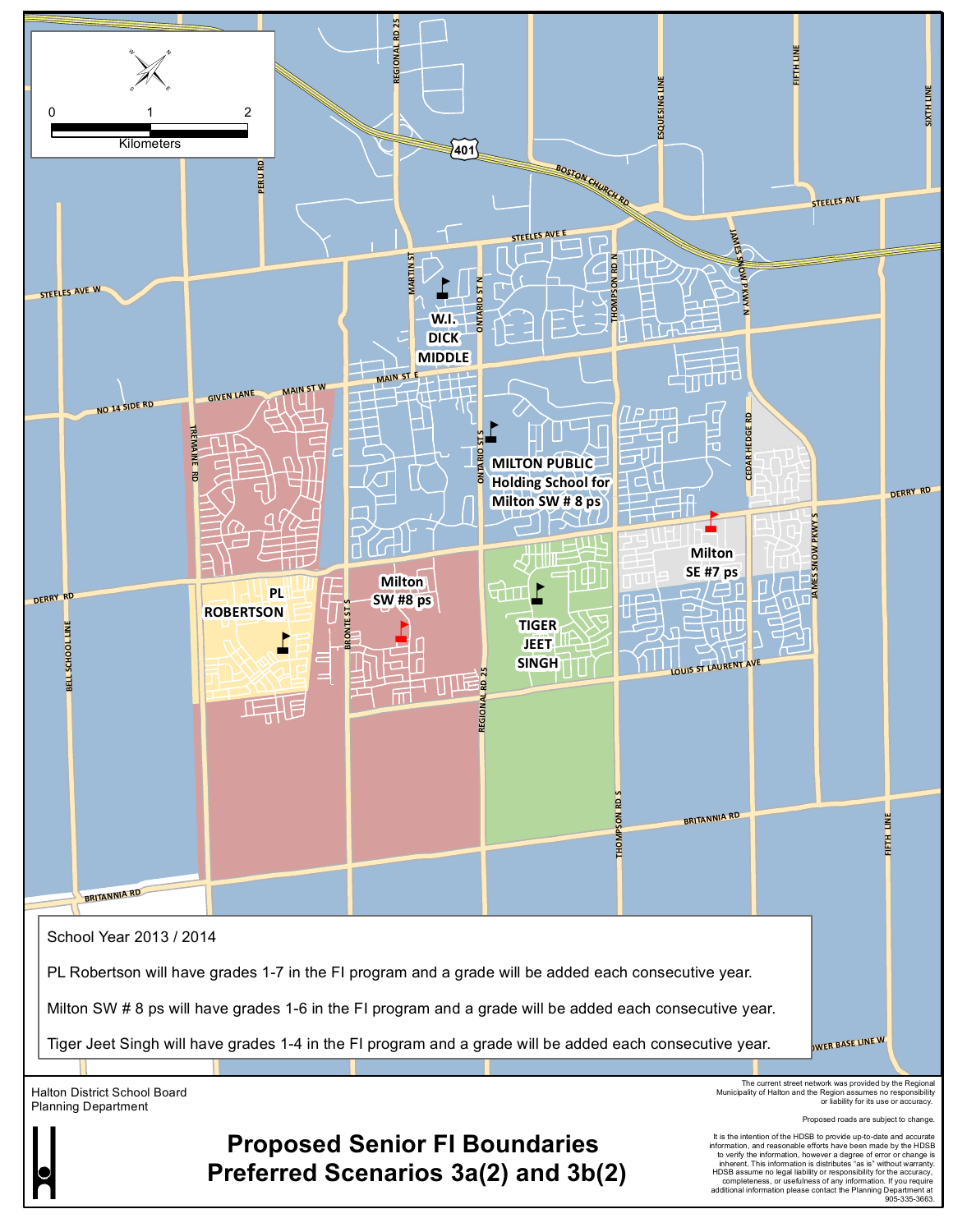

inherent. This information is distributes "as is" without warranty<br>HDSB assume no legal liability or responsibility for the accuracy,<br>completeness, or usefulness of any information. If you require<br>additional information pl